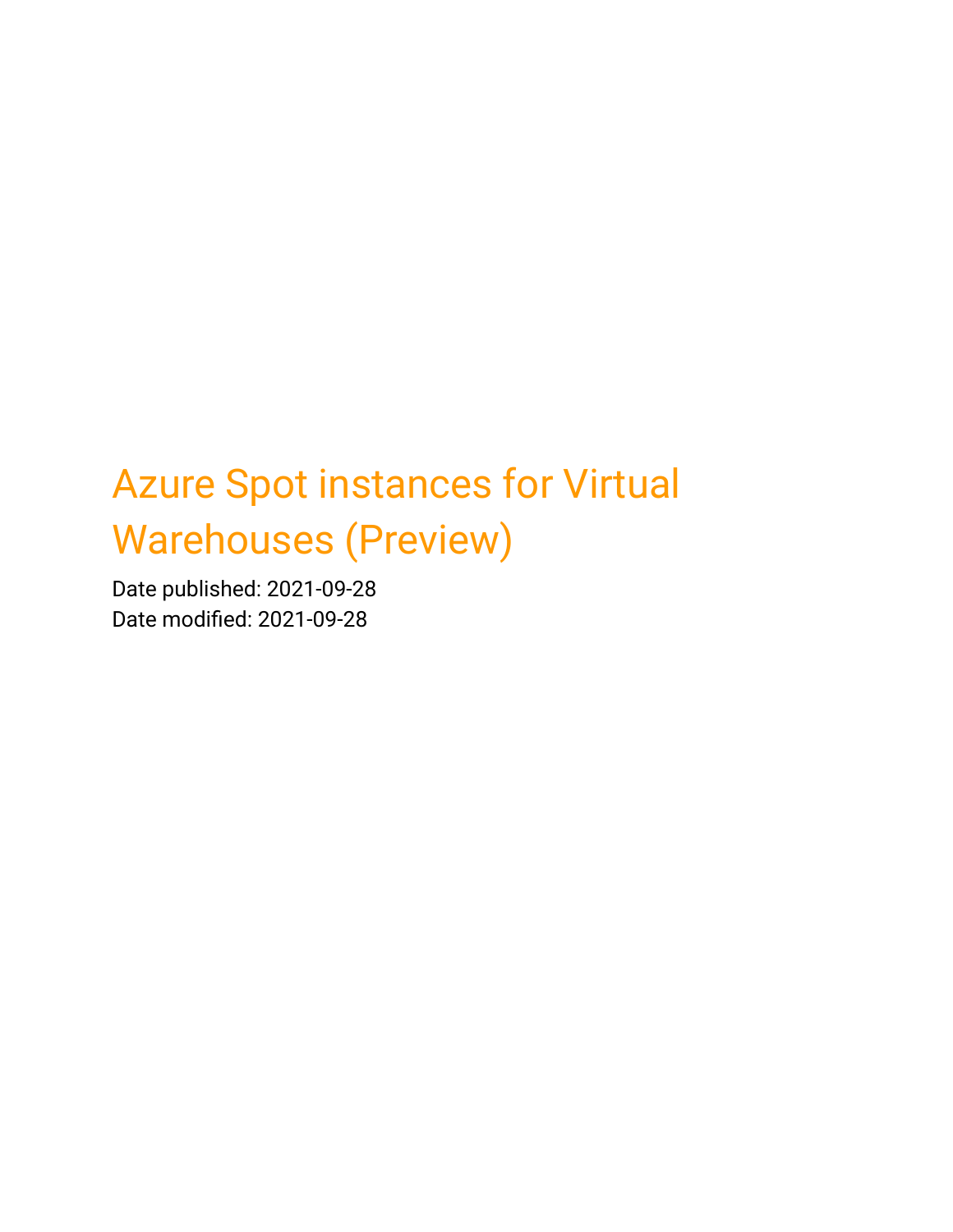#### CLOUDERA TECHNICAL PREVIEW DOCUMENTATION

# <span id="page-1-0"></span>Legal Notice

© Cloudera Inc. 2021. All rights reserved.

The documentation is and contains Cloudera proprietary information protected by copyright and other intellectual property rights. No license under copyright or any other intellectual property right is granted herein.

Copyright information for Cloudera software may be found within the documentation accompanying each component in a particular release.

Cloudera software includes software from various open source or other third party projects, and may be released under the Apache Software License 2.0 ("ASLv2"), the Affero General Public License version 3 (AGPLv3), or other license terms.

Other software included may be released under the terms of alternative open source licenses. Please review the license and notice files accompanying the software for additional licensing information.

Please visit the Cloudera software product page for more information on Cloudera software. For more information on Cloudera support services, please visit either the Support or Sales page. Feel free to contact us directly to discuss your specific needs.

Cloudera reserves the right to change any products at any time, and without notice. Cloudera assumes no responsibility nor liability arising from the use of products, except as expressly agreed to in writing by Cloudera.

Cloudera, Cloudera Altus, HUE, Impala, Cloudera Impala, and other Cloudera marks are registered or unregistered trademarks in the United States and other countries. All other trademarks are the property of their respective owners. Disclaimer: EXCEPT AS EXPRESSLY PROVIDED IN A WRITTEN AGREEMENT WITH CLOUDERA, CLOUDERA DOES NOT MAKE NOR GIVE ANY REPRESENTATION, WARRANTY, NOR COVENANT OF ANY KIND, WHETHER EXPRESS OR IMPLIED, IN CONNECTION WITH CLOUDERA TECHNOLOGY OR RELATED SUPPORT PROVIDED IN CONNECTION THEREWITH. CLOUDERA DOES NOT WARRANT THAT CLOUDERA PRODUCTS NOR SOFTWARE WILL OPERATE UNINTERRUPTED NOR THAT IT WILL BE FREE FROM DEFECTS NOR ERRORS, THAT IT WILL PROTECT YOUR DATA FROM LOSS, CORRUPTION NOR UNAVAILABILITY, NOR THAT IT WILL MEET ALL OF CUSTOMER'S BUSINESS REQUIREMENTS. WITHOUT LIMITING THE FOREGOING, AND TO THE MAXIMUM EXTENT PERMITTED BY APPLICABLE LAW, CLOUDERA EXPRESSLY DISCLAIMS ANY AND ALL IMPLIED WARRANTIES, INCLUDING, BUT NOT LIMITED TO IMPLIED WARRANTIES OF MERCHANTABILITY, QUALITY, NON-INFRINGEMENT, TITLE, AND FITNESS FOR A PARTICULAR PURPOSE AND ANY REPRESENTATION, WARRANTY, OR COVENANT BASED ON COURSE OF DEALING OR USAGE IN TRADE.

*This document has been released as part of a technical preview for features described herein. Technical preview components are provided as a convenience to our customers for their evaluation and trial usage. These components are provided 'as is' without warranty or support. Further, Cloudera assumes no liability for the usage of technical preview components, which should be used by customers at their own risk.*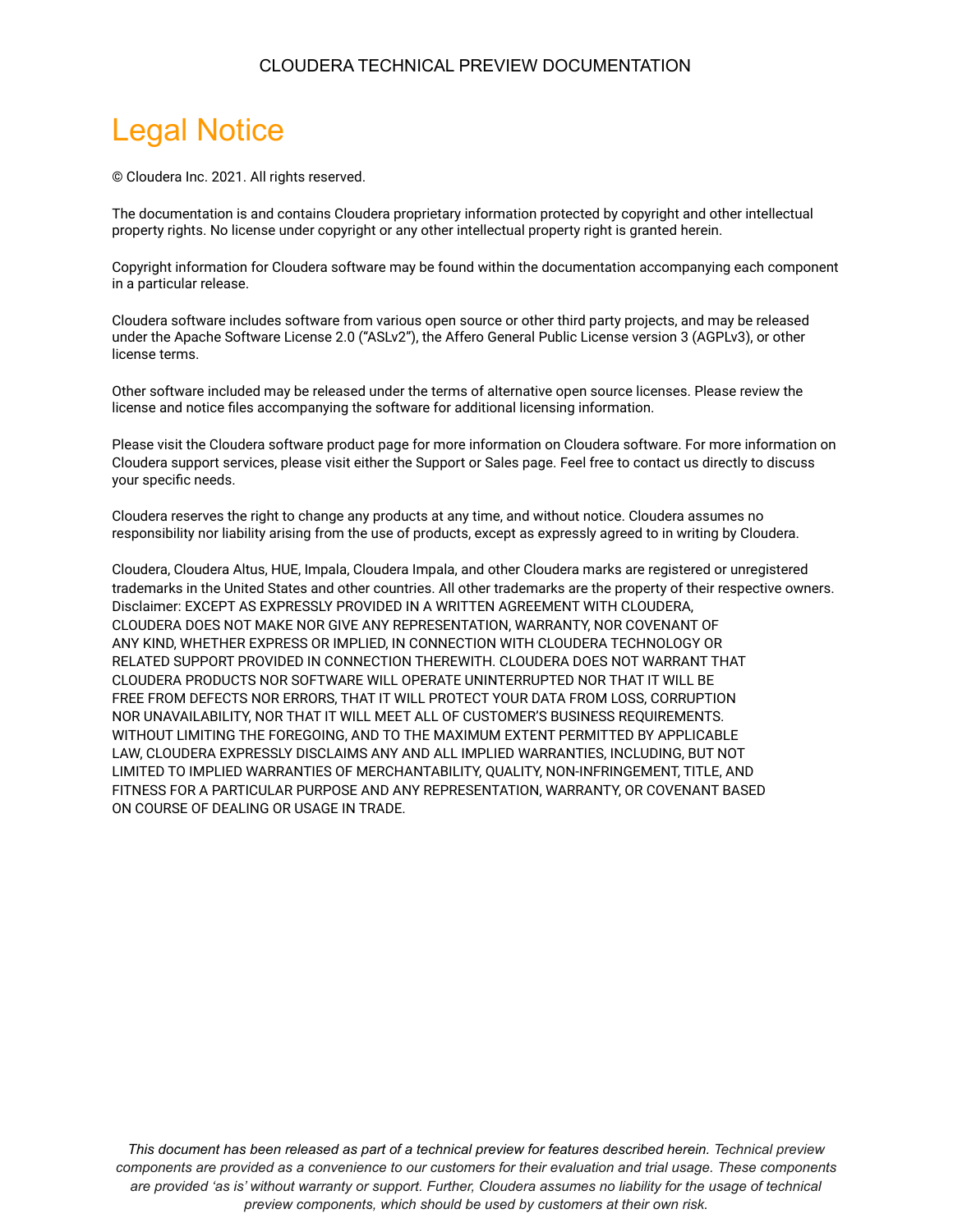## <span id="page-2-0"></span>**Contents**

| <b>Legal Notice</b>                                | $\mathbf{2}$ |
|----------------------------------------------------|--------------|
| <b>Contents</b>                                    | 3            |
| <b>Azure spot instances for Virtual Warehouses</b> | 4            |
| Activating a spot instance                         | 4            |
| How to use this feature                            | 4            |

*This document has been released as part of a technical preview for features described herein. Technical preview components are provided as a convenience to our customers for their evaluation and trial usage. These components are provided 'as is' without warranty or support. Further, Cloudera assumes no liability for the usage of technical preview components, which should be used by customers at their own risk.*